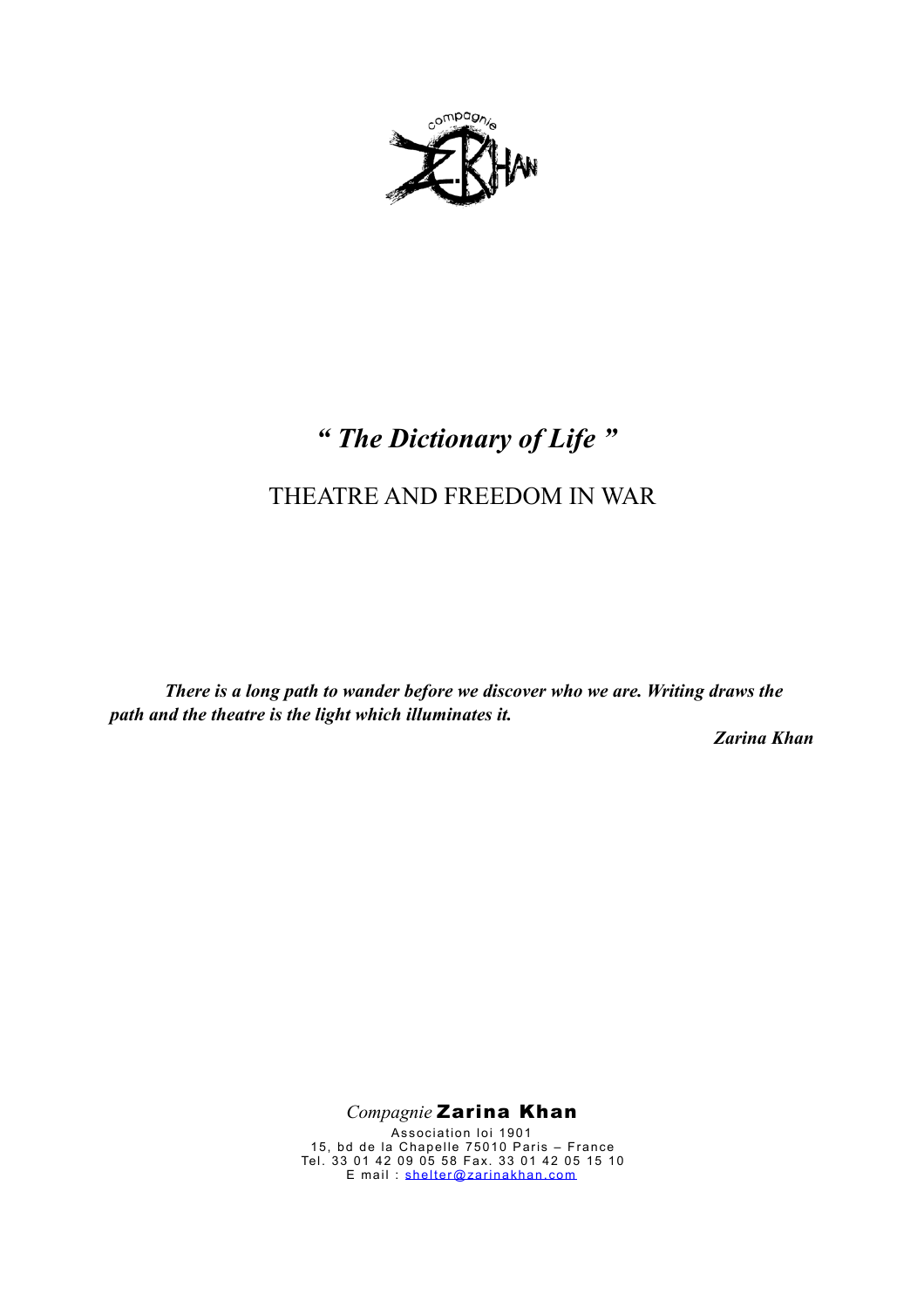# *Zarina Khan*

A philosopher and a woman of the theatre, Zarina Khan founded her own theatre in 1983. This theatre company produces plays such as *the 7 against Thebes* by Aeschylus, which was performed at the Cartoucherie (Théâtre de la Tempête) in Paris. In 1992 she set up a video department - Volk Productions, and the Volk publishing house, Volk Editions, whose first book was *The 7 against Thebes* by Aeschylus, translated by Zarina Khan, with a foreword by Pierre Vidal-Naquet. This was followed by *The Memories of Missing Tragedies* by Zarina Khan. A specialist in children's rights, Zarina Khan published in 1991, at Nathan, the book *The Rights of Children* in the "Monde en Poche" collection. She is dedicated to defending the child's right of expression.

From her twin disciplines of philosophy and theatre, she developed a method, which consisted of workshops in writing and theatrical practice. These workshops were relevant to all facets of teaching, from nursery schools to universities. She thus makes space available for questioning and creating, and organises a network of workshops throughout the world with the purpose of encouraging the meeting of cultures. She devotes herself to weaving links between theatres and schools, and likewise between youth from different towns in France and the rest of the world.

In 1993 she set up the operation called **THEATRE AND FREEDOM IN WAR,** and initiated writing and acting workshop in Sarajevo, which led to *The Dictionary of Life,* published in French, English and Bosnian by Volk Editions. Following its creation in Sarajevo, this text has been translated into twelve languages and staged in seventy towns throughout France, as well as in numerous other countries including Tunisia, Germany, Slovakia, Poland.

In 1995, she was invited to participate, on behalf of Unesco, as an expert on the culture of peace, in presenting works relevant to peace education and the peace process throughout the world. That year Zarina Khan started teaching, using her method, training participants coming from such varied backgrounds as psychology, teaching and acting. The Zarina Khan workshops, which centred on the learning of democracy, opened up, similarly, in different European towns.

She prepared a feature film for 1996-1997 which she wrote in collaboration with a team of young people from the town of Blanc-Mesnil, ADOS AMOR, the reflections of adolescents in their search for identity, their disarray and their hopes.

*The Dictionary of Life* tour continued throughout Europe thus marking the presence of a theatre intended by Zarina Khan to be "political" in the classical meaning of the word, a theatre that participates in the life of the city at a therapeutic and social level emphasizing the civic responsibilities of everyone.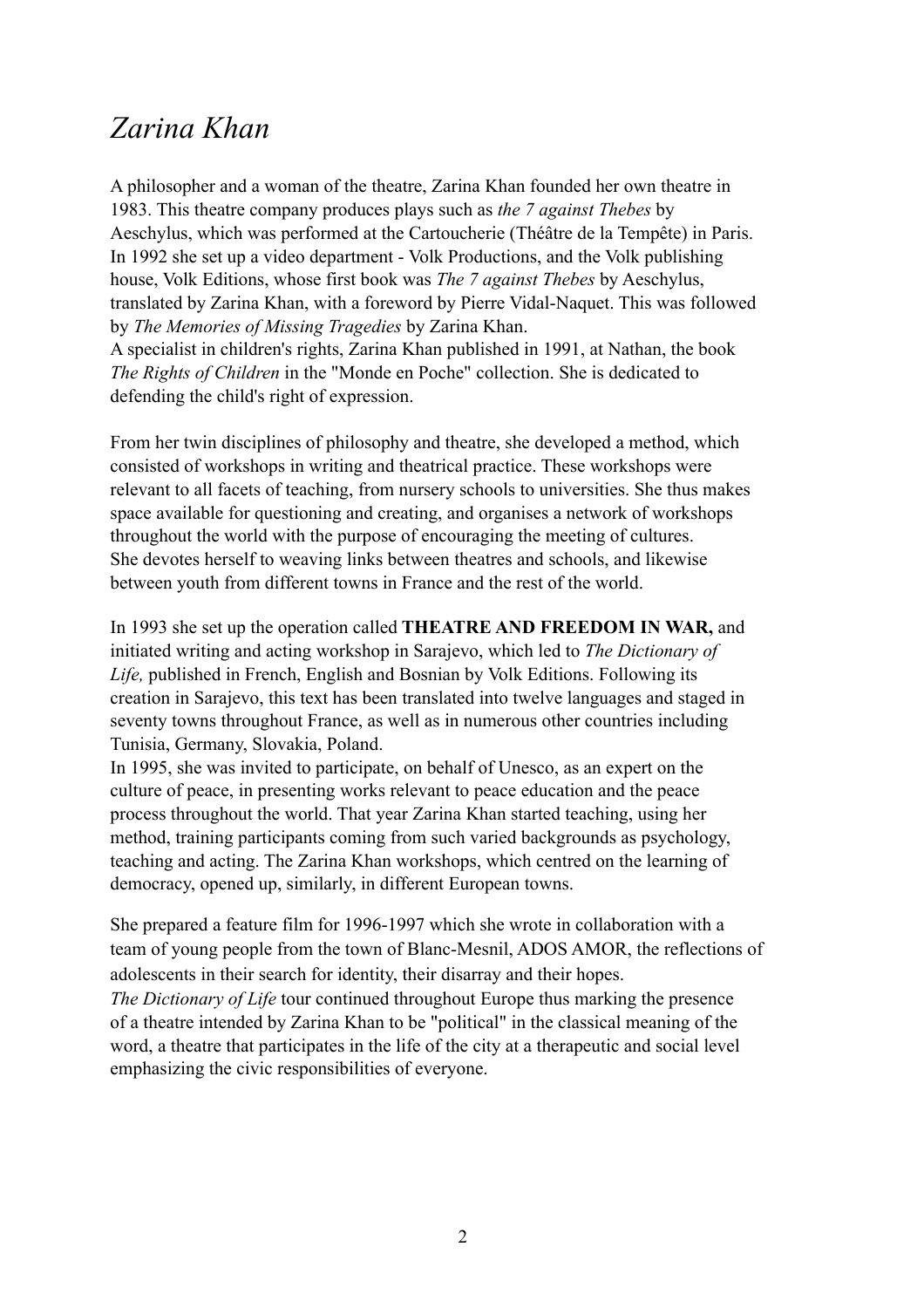## *THEATRE AND FREEDOM IN WAR*

#### **The genesis**

The play was conceived in Sarajevo on the 5th October 1993 by the pen of thirteen Bosnian high school pupils, who were assembled in the writing and theatrical practice workshop that Zarina Khan has just opened.

Five days later the play was enacted at the Kamerni Theatre in Sarajevo, and the *Le Dictionnaire de la Vie* troupe was promoted to professional status by Ibrahim Spahic, director of the Winter Festival. Founded during the war, it is the youngest troupe of Sarajevo.

#### **The play's theme**

These young people are full of (unanswered) questions, avid to find and to define themselves.

If I die without knowing who I am, no one will die. If I know, I will die. *-* Says Mustafa. *Can theatre help us to understand who we are?* It was from this fundamental questioning that the play's theme was born: an alien had a mission to go to Earth to observe human behaviour, and compose a dictionary featuring the main definitions of humankind. She landed in Sarajevo! « Challenged » by the alien's questions, the teenagers unveiled their own vision of

#### **The « overnight bag »**

Humanity.

*The Dictionary of Life,* in its trilingual version (French, English and Bosnian), First edition, Volk Editions 1993.

*The Dictionary of Life,* in its trilingual version (French, English and Spanish), Third edition, Volk Editions 1997.

The 13 minutes video documentary of the making of *The Dictionary of Life,* directed by François Stuck, Volk Productions 1993.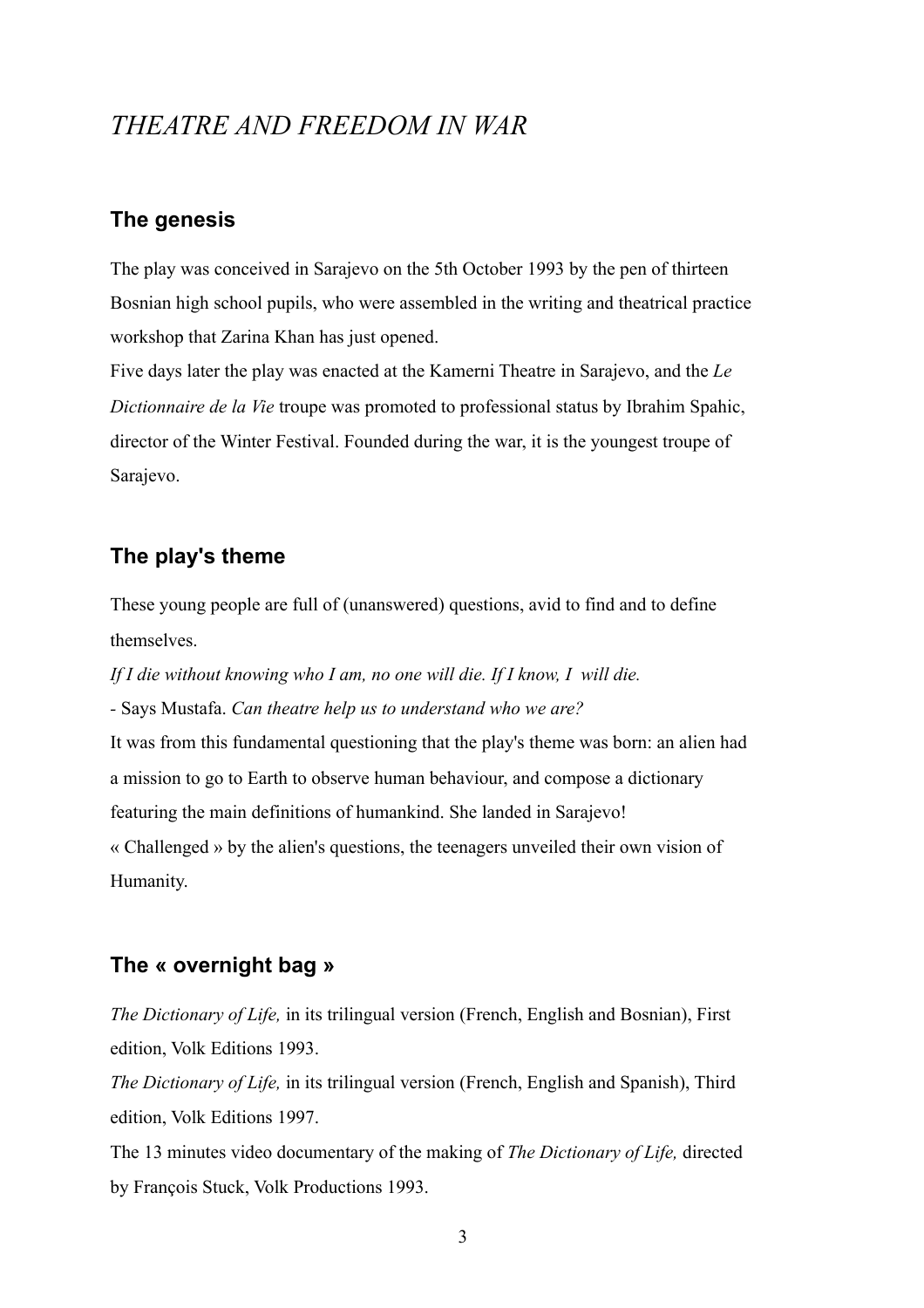# *The first two years of* The Dictionary of Life

From November 1993, the words of *The Dictionary of Life* were to become the linkage of a bridge between the Bosnian creators and the youth of the world.

Under Zarina Khan's impulsion, the text travelled, gathering students, teachers, actors, theatres and audiences, creating a European and Mediterranean network of *TheDictionary of Life.*

If such a development were to break the isolation and the feeling of despair of the young people in Sarajevo, it would also provide the occasion for the youth of Europe to start acting and reflecting on peace and war, on their identity, and on their position in this democratise process.

#### The first circle of the network: the schools

Performed for the first time at the Georges Pompidou Centre in November 1993 by a group of Bosnian refugees from the Albertville residence, the play has been staged in numerous French educational establishments. In fact, the schools with which Zarina Khan had her first involvement were to represent, during the years 1994 and 1995, the first energetic step towards solidarity in *The Dictionary of Life.*

#### The second circle: the theatres

Touched by the admiration of an already concerned public, theatres opened wide their doors to *The Dictionary of Life.* The play is always an opportunity for a debate, which makes the performance of *The Dictionary of Life* not only the outcome, but also the base of the work on citizenship, solidarity and the value of life.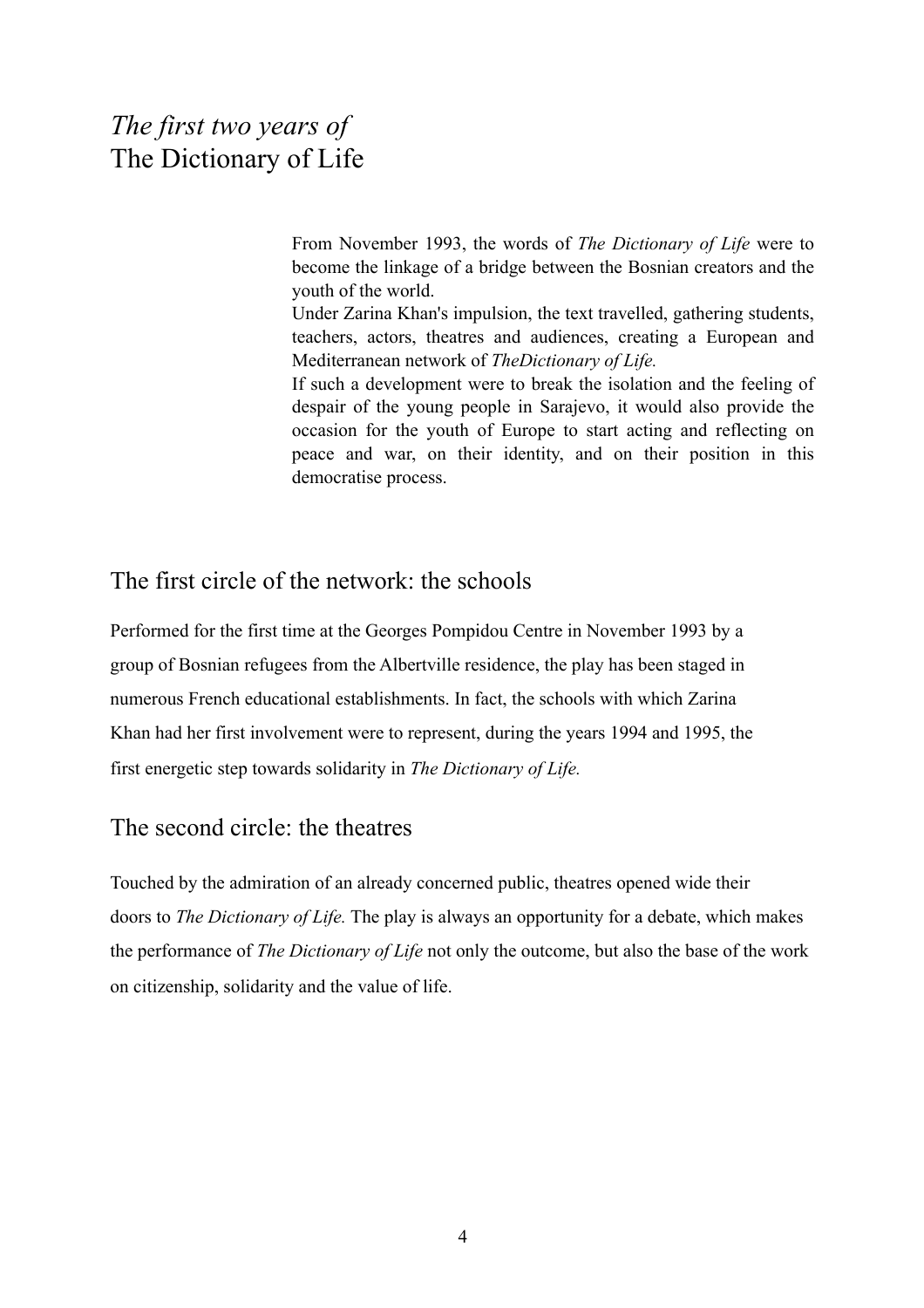#### The third circle: the encounters

The play, the projections of the video cassette, the workshops that Zarina Khan organised for schools, the training courses, in their various locations, gave rise to the desire to organise encounters between different groups from different backgrounds and nationalities, all moved by the activities of *The Dictionary of Life.* Hence, during the academia year 1993-1994, youngsters from Paris, from the Parisian suburbs and from the Mayenne area, worked on *The Dictionary of Life* in their classrooms. In May 1994, during the *Youth Festival* in Paris, Zarina Khan organised the gathering of these different groups of young people, who performed together in a huge presentation of *The Dictionary of Life.*

In July 1995, the *Theatre and Youth Encounters Festival* in Grenoble made it possible for several troupes, which had set up *The Dictionary of Life* in their own countries, to unite. Tunisians, Parisians, Bosnians, and young actors and musicians from southern France were to perform together the play in French, English, Bosnian, Arabic, German, Spanish and Norwegian.

Renamed the *Angel of Europe* in Grenoble, the new version of *The Dictionary of Life* made its début in Toulouse on the 26th October 1995. This version integrated the 21 languages, of the countries for which it was deemed that the text was most relevant. It was therefore translated into these languages.

All over the world, theatre companies have been working on the Bosnian tragedy. In August 1995, "the Fringe Festival" of Edinburgh brought them together. Hence actors from Poland, England, France and Bosnia (Tuzla and Sarajevo) experienced a dynamic theatrical exchange. On this occasion, *The Dictionary of Life* was performed mainly in an English version, since the majority of the actors were trilingual.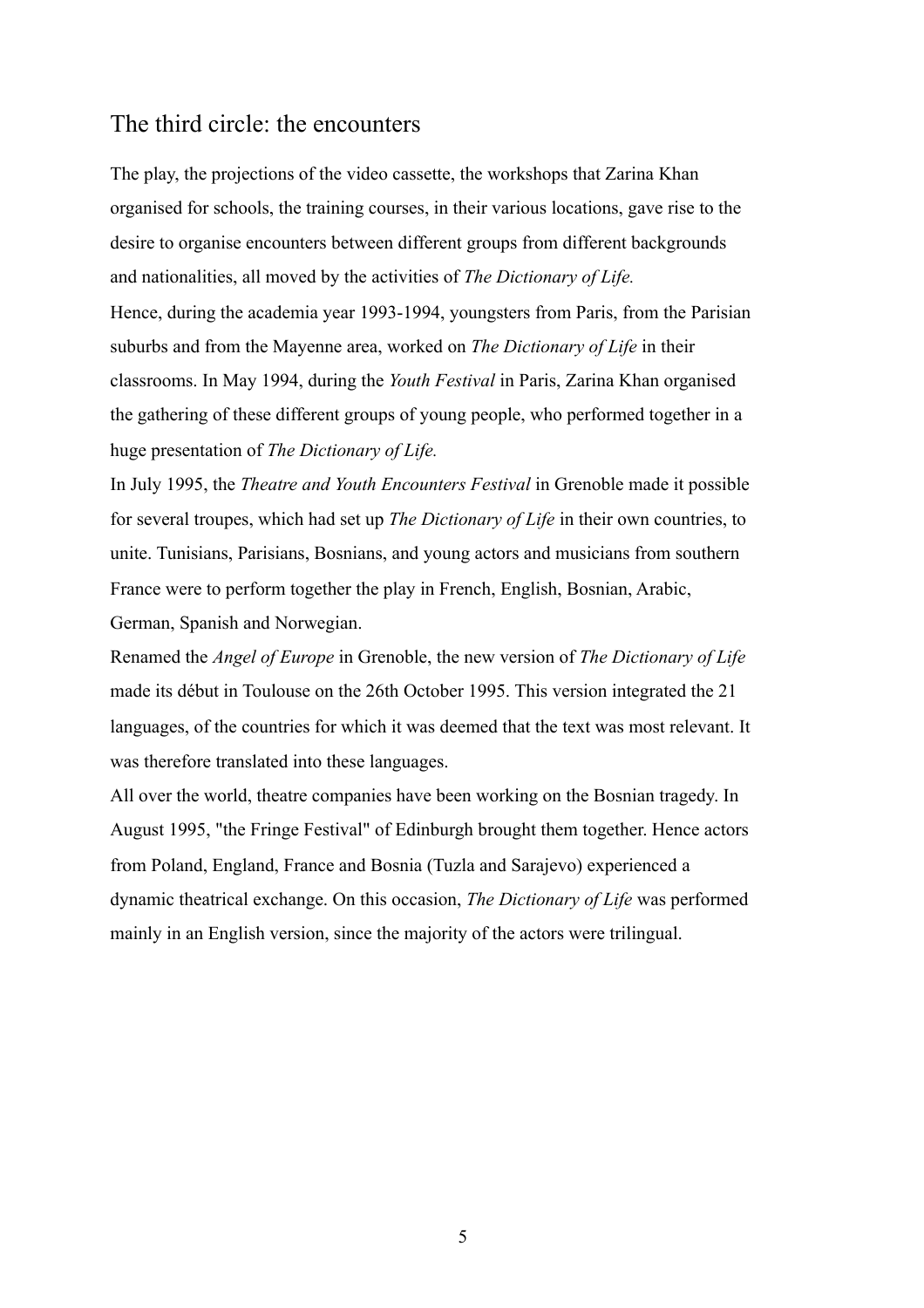### The languages of *The Dictionary of Life*: new colours, new music

The words of *The Dictionary of Life* flourish, travelling across the world amidst the colours, music and languages of the various countries and cultures. In Slovakia Roms from the Romathan Theatre of Kosice encountered *The Dictionary of Life*, which they translated into Slovakian and then into Rom. In Poland, Anna Dziedic, director of the Cultural Centre of Warsaw, worked on the Polish version and the young people of Poland's answer to *The Dictionary of Life* materialised.

In Germany, after a first tour of Hanover and Garbsen in February 1995, schools and theatres became mobilised. A new tour was organised for the end of November 1995, and the towns of Hanover, Gôttingen, Hildesheim, Osnabruck, Magdeburg and Wilhelmshaven united in an action and reflection on the peace process. In 1995, Volk publishing house published *The Dictionary of Life* in German.

## The crossed circle: artistic agreements surrounding the words of *The Dictionary of Life*

Following the setting up of the play in Mayenne by its young people, its staging was repeated in 1995. After training in which Zarina Khan had brought together sixteen directors of district leisure centres for children and adolescents, the young people started working on a visual arts version of *The Dictionary of Life.* They were to transpose the words of *The Dictionary of Life* into forms, shapes and installations. Some "sculptures" created in the forest translated into visual language the words of Love, Freedom, Death and Theatre. They were in place for the time of the exhibition and then they disappeared in the wind. Others were mobile and were incorporated into a show by a Franco-Bosnian troupe for a performance in Lava, in which the young people of that town also integrated their own musical creations.

In March 1995, in Chambéry, the university dancing troupe wrote their *Dictionary of Life - an Angel on the Roof* in a choreographically way. Their dance show and play were introduced contemporaneously at the Charles Dullin Theatre. The dancers from Chambéry have now joined with the Cultural Centre of Warsaw and they are collaborating on the themes of *The Dictionary of Life.*